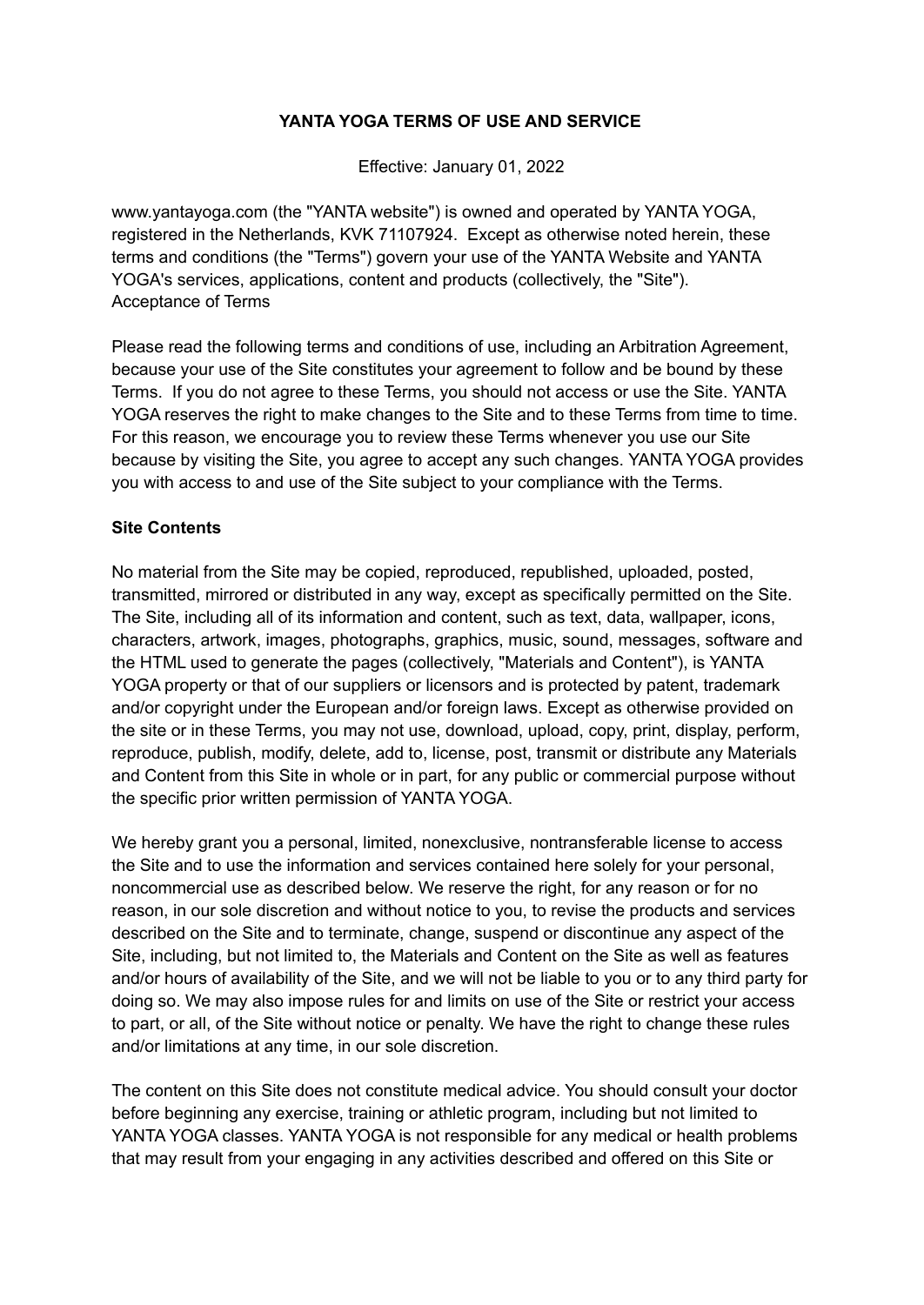from any information you obtain from this Site. If you ever feel discomfort or pain, you should not continue.

# **Dispute Resolution and Arbitration Agreement**

Any dispute or claim arising out of or relating to these terms, your visit to the Site, or to any purchase, transaction, return or other interaction with YANTA YOGA including email messages sent by YANTA YOGA or use of your information provided to YANTA YOGA (the "Dispute") shall be resolved through binding arbitration, rather than in court. The International Arbitration Law applies to this Agreement. Any Party who intends to seek arbitration must first try in good faith to resolve the dispute by providing to the other party a written notice (the "Notice") describing the facts and circumstances of the dispute and the specific relief sought, and including any supporting documentation, the notice must be emailed to yantayoga@gmail.com or mailed to you at your last-used billing and/or shipping address in your online profile.

If the agreement to resolve the claim cannot be reached within thirty (30) days after the notice is sent, either Party may commence arbitration and be entitled to any statutory or common law rights or potential remedies as governed by the applicable law. Any arbitration under this agreement shall be conducted by the European Court of Arbitration. Payment of all filing, administration and arbitrator fees will be governed by the applicable law. This section will survive after the Terms of Use terminate or your use of the Site ends. If you have in any manner violated or threatened to violate any YANTA YOGA intellectual property right (as defined below), we may bring suit in any court in the Netherlands. Hereby you consent to exclusive jurisdiction and venue in these courts.

# **Class Action Weaver**

You and YANTA YOGA agree that any Dispute resolution proceedings will be conducted only on an individual basis and not in a class, consolidated, collective, or representative action. If this class action waiver is found to be void or unenforceable, the Dispute shall be resolved in court rather than in arbitration. You further agree that you will not be a member of any putative or actual class in a class action brought by anyone else against YANTA YOGA, nor will you seek to become a class representative. You further agree that in any action you initiate against YANTA YOGA, any relief you seek will be confined to relief on your own behalf. This section will survive after the Terms of Use terminate or your use of the Site ends.

### **Prohibited Uses**

The Site may be used only for lawful purposes and is available only for your personal, non-commercial use which shall be limited to viewing the Site, purchasing products, providing information to the Site and downloading product information for your personal review. Any permission granted herein terminates automatically without further notice if you breach any of the Terms. Any unauthorized use of any material contained on this Site may violate domestic and/or international copyright laws, the laws of privacy and publicity, and communications regulations and statutes. You are responsible for your own communications,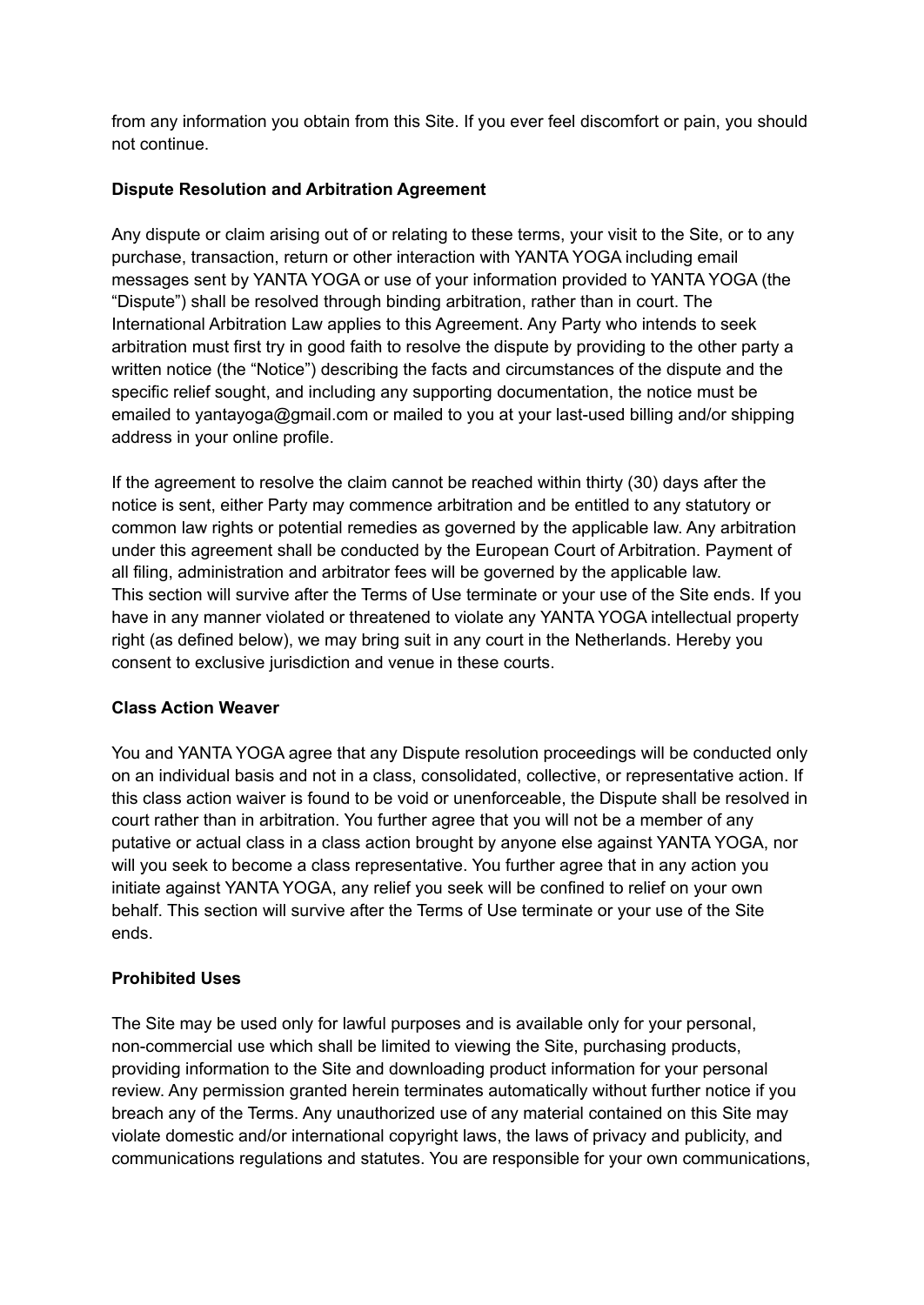including the transmission, posting and uploading of information, and are responsible for the consequences of such communications to the Site.

YANTA YOGA specifically prohibits any use of the Site, and requires all users to agree not to use the Site, for any of the following:

- Posting any information which is incomplete, false, inaccurate or not your own
- Engaging in conduct that would constitute a criminal offense, giving rise to civil liability or otherwise violate any city, state, national or international law or regulation, or that would fail to comply with accepted Internet protocol
- Communicating, transmitting or posting material that is copyrighted or otherwise owned by a third party unless you are the copyright owner or have the permission of the owner to post it
- Communicating, transmitting or posting material that reveals trade secrets, unless you own them or have the permission of the owner
- Communicating, transmitting or posting material that infringes on any other intellectual property, privacy or publicity right of another
- Communicating, transmitting or transferring (by any means) information or software derived from the site to foreign countries or certain foreign nations in violation of any applicable export control laws
- Attempting to interfere in any way with the Site's or YANTA YOGA's networks or network security, or attempting to use the Site's service to gain unauthorized access to any other computer system
- Communicating, transmitting or posting material that is in violation of applicable laws or regulations
- Using the Site to harass, disrupt, or unlawfully interfere with YANTA YOGA business interests

# **Security Rules**

Violations of system or network security may result in civil or criminal liability. YANTA YOGA investigates violations and may involve, and cooperate with, law enforcement authorities in prosecuting any user or users who are involved in such violations. You are prohibited from violating or attempting to violate the security of the Site, including, without limitation, the following:

- Accessing data not intended for you or logging on to an YANTA YOGA server or account that you are not authorized to access
- Attempting to probe, scan or test the vulnerability of a system or network or to breach security or authentication measures without proper authorization (or succeeding in such an attempt)
- Attempting to interfere or interfering with the operation of our Site, our provision of services to any other visitors to our Site and our hosting provider or our network, including, without limitation, via means of submitting a virus to the Site, overloading, "flooding," "email bombing" or "crashing" the Site
- Forging any TCP/IP packet header or any part of the header information in any email or transmission or posting to our Site

# **Privacy Policy**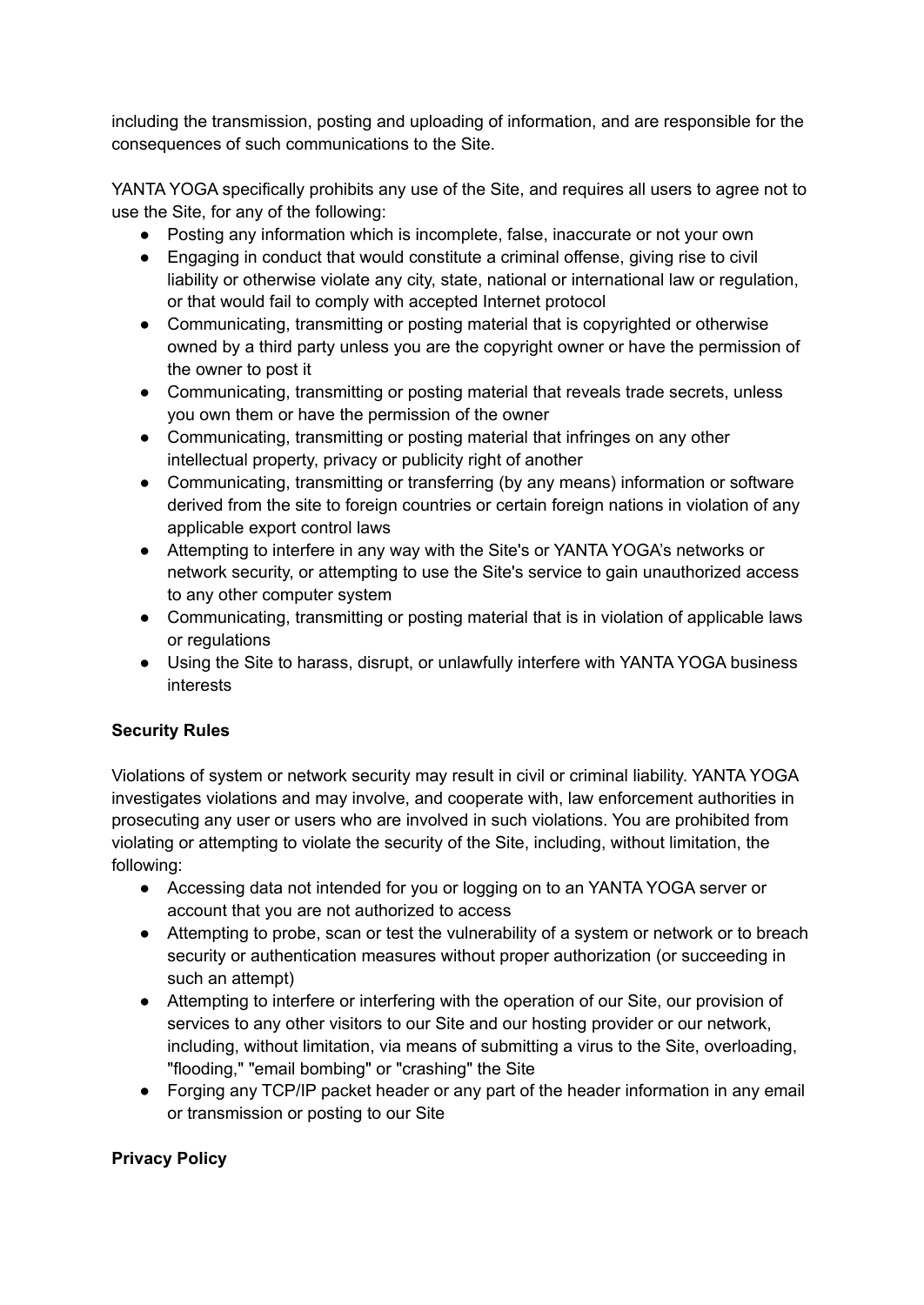Notwithstanding anything else to the contrary contained in these Terms of Use, YANTA YOGA's collection, use, disclosure and sharing of any personally identifiable information you provide via the Site shall be governed by our Privacy Policy. For further information regarding YANTA YOGA's protection of your personal information, please refer to our Privacy Policy.

# **Proprietary Rights**

As between you and YANTA YOGA (or any other company whose marks appear on the Site), YANTA YOGA (or the respective company) is the owner and/or authorized user of any registered or unregistered trademark, trade name and/or service mark appearing on the Site, and is the copyright owner or licensee of the Materials and Content on the Site, unless otherwise indicated. The YANTA YOGA logos, designs, titles, phrases and product names and the copyrights, trademarks, service marks, trade dress and/or other intellectual property in such materials (collectively, "YANTA YOGA Intellectual Property") are owned by YANTA YOGA and may be registered in the Netherlands and internationally. You agree not to display or use YANTA YOGA Intellectual Property in any manner without YANTA YOGA 's prior permission. Nothing on the Site should be construed to grant any license or right to use any YANTA YOGA Intellectual Property without the prior written consent of YANTA YOGA. Except as otherwise provided herein, use of the Site does not grant you a license to any Materials and Content or features you may access on the Site and you may not modify, rent, lease, loan, sell, distribute or create derivative works of such Materials and Content, features or materials, in whole or in part. Any commercial use of the Site is strictly prohibited, except as allowed herein or otherwise approved by us. You may not download or save a copy of any of the Materials and Content or screens for any purpose except as otherwise provided by YANTA YOGA. If you make use of the Site, other than as provided herein, in doing so you may violate copyright and other European laws and you may be subject to liability for such unauthorized use. The information on the Site, including, without limitation, all site design, text, graphics, interfaces and the selection and arrangements of such is protected by law, including, but not limited to, copyright law.

# **User Content and Material**

We do not claim ownership of user-generated content and material. Any and all photographs, articles, images, graphics, videos, sounds, music, audio recordings, text, files, profiles, communications, comments, feedback, suggestions, ideas, concepts, questions, data or other content that you (i) submit or post on the Site, on any of our blogs, social media accounts or through tools or applications we provide for posting or sharing such content with us; or (ii) have posted or uploaded to your social media accounts, including but not limited to Instagram and Facebook, which are tagged with #YANTAYOGA or any other YANTA YOGA promoted hashtag (collectively "User Content") shall be deemed non-confidential and non-proprietary. By submitting or posting any User Content, you grant to YANTA YOGA and its affiliates a perpetual, irrevocable, royalty-free, worldwide, sub-licensable and transferable license to copy, publish, translate, modify, reformat, create derivative works from, distribute, reproduce, sell, display, transmit, publish, broadcast, host, archive, store, cache, use or otherwise exploit all or any portion of the User Content, as well as your name, persona and likeness included in any User Content and your social media account handle, username, real name, profile picture and/or any other information associated with the User Content, in any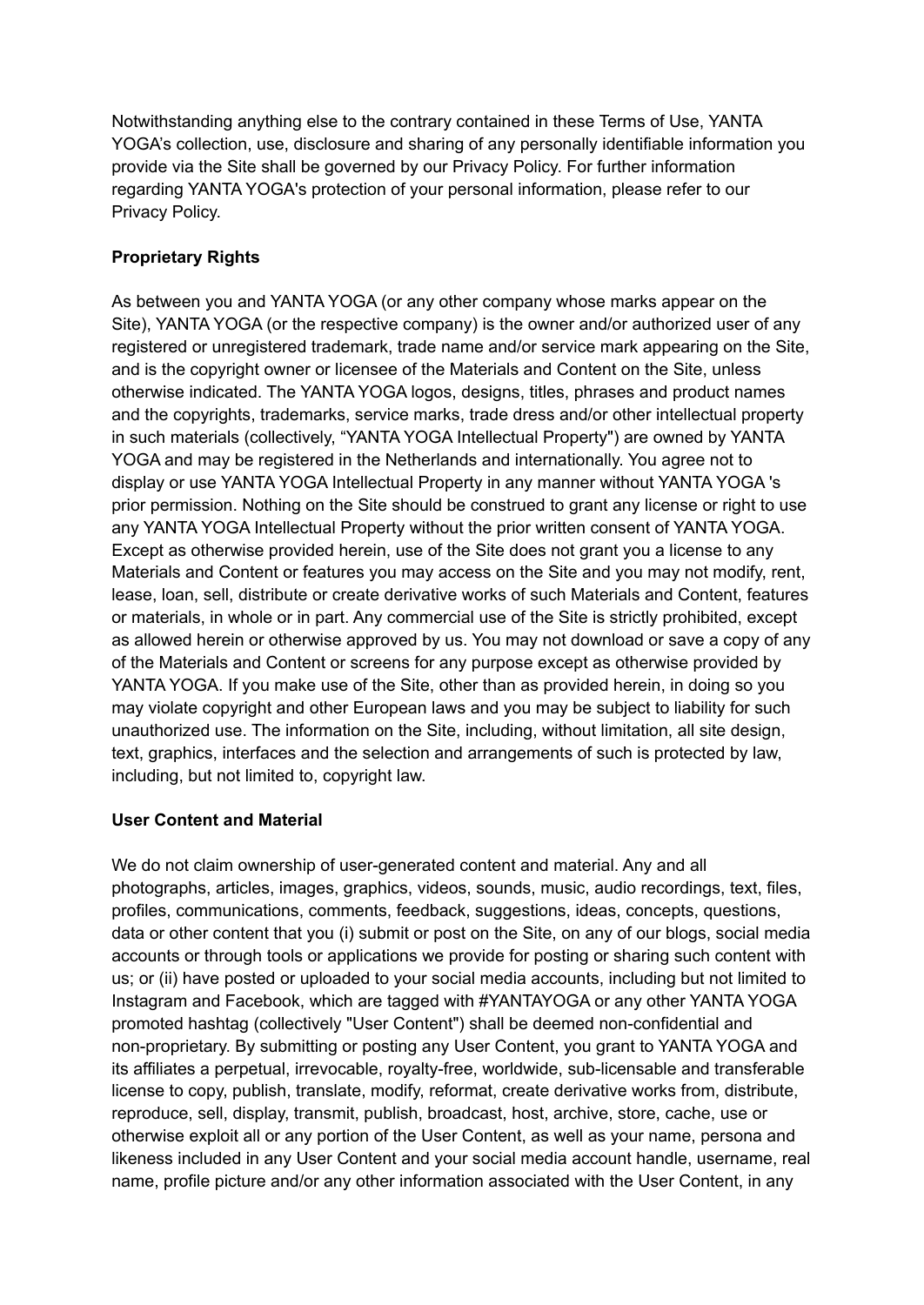commercial or noncommercial manner whatsoever, in whole or in part, in any and all distribution channels, forms, media or technology, whether now known or hereafter developed, including but not limited to in stores, printed marketing materials, emails, web pages, social media accounts and for any other marketing, advertising, public relations, sales or promotional purposes with or without attribution and without further notice to you. Neither you, nor any other person or entity, will have the right to (i) receive any royalty or consideration of any kind for the use of the User Content pursuant to these Terms or (ii) inspect or approve the editorial copy or other material that may be used in connection with the User Content. YANTA YOGA will be free to use any ideas, concepts, know-how or techniques contained in such User Content for any purpose whatsoever, including but not limited to developing, manufacturing and marketing products that incorporate or otherwise rely upon such information.

YANTA YOGA shall have no obligation to monitor User Content, use or display User Content, compensate you for submitting User Content or respond to any User Content. YANTA YOGA retains the right, in its sole discretion and without prior notice, to remove, revise or refuse to post any User Content for any reason or no reason. Subject to the licenses granted in these Terms, you retain ownership of any copyright and other rights you may have in the User Content. By submitting or posting User Content on the Site, on your social media accounts or through any tools or applications we provide for posting or sharing your User Content with us, you represent and warrant that (i) you own or control any and all rights in and to the User Content, and the right to grant all of the rights and licenses in these Terms, and if you are not the holder of such rights, the holder of such rights has completely and effectively waived all such rights and irrevocably granted you the right to grant the licenses stated above without the need for payment to you or any other person or entity; (ii) you have obtained permission from any individuals that appear in the User Content to use, and grant others the right to use, their name, image, voice and/or likeness without the need for payment to you or any other person or entity; (iii) you are 18 years of age or older; and (iv) the User Content does not (a) contain false or misleading information, (b) infringe on the intellectual property, privacy, publicity, statutory, contractual or other rights of any third party, (c) contain any libelous, defamatory, obscene, offensive, threatening or otherwise harassing or hateful content, (d) contain any addresses, email addresses, phone numbers or any contact information or (e) contain computer viruses, worms or other harmful files. Upon request by YANTA YOGA, you will furnish YANTA YOGA any documentation, substantiation or releases necessary to verify your compliance with these Terms. You are solely responsible for the User Content and you hereby agree to indemnify and hold YANTA YOGA and its employees, agents, affiliates, assigns and licensees harmless from any and all damages, claims, expenses, costs or fees arising from or in connection with a breach of any of the foregoing representations or your violation of any law or rights of a third party. YANTA YOGA does not guarantee the truthfulness, accuracy or reliability of any User Content or endorse any opinions expressed by you or anyone else. By submitting or posting the User Content you fully and unconditionally release and forever discharge YANTA YOGA and its officers, directors, employees and agents from any and all claims, demands and damages (actual or consequential, direct or indirect), whether now known or unknown, of every kind and nature relating to, arising out of or in any way connected with: (i) disputes between you and one or more users or any other person or entity, or (ii) the use by YANTA YOGA or you of the User Content, including, without limitation, any and all claims that use of the User Content pursuant to these Terms violates any of your intellectual property rights,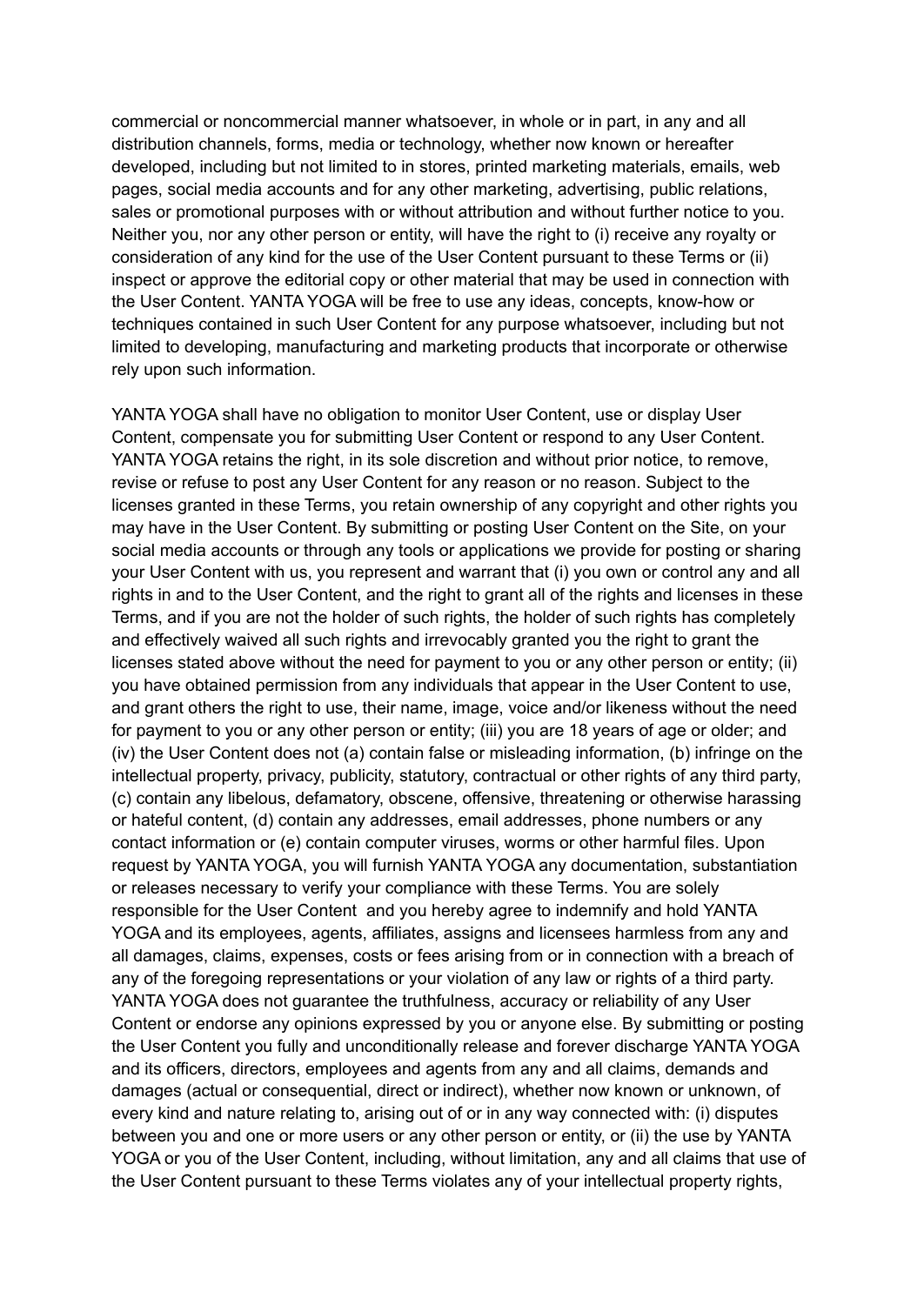copyrights, rights of publicity or privacy, "moral rights," or rights of attribution and integrity. You acknowledge and agree that YANTA YOGA has no control over, and shall have no liability for any damages resulting from, the use (including, without limitation, re-publication) or misuse by you or any third party of any User Content. YANTA YOGA acts as a passive conduit for User Content and has no obligation to screen or monitor User Content. If YANTA YOGA becomes aware of any User Content that allegedly may not conform to these Terms, YANTA YOGA may investigate the allegation and determine in its sole discretion whether to take action in accordance with these Terms.

YANTA YOGA has no liability or responsibility to Users for performance or nonperformance of such activities. YANTA YOGA has the absolute right to remove and/or delete without notice any user content within its control that it deems objectionable. You consent to such removal and/or deletion. YANTA YOGA is not responsible or liable for failure to store posted content to other materials you transmit through the Site. You should take measures to preserve copies of any data, material, contempt or information you post on the Site or any other sites or platforms related to YANTA YOGA.

## **Disclaimers and Limitation of Liability**

YANTA YOGA publishes information on its Site as a convenience to its visitors. While YANTA YOGA attempts to provide accurate and timely information, there may be inadvertent technical or factual inaccuracies and typographical errors. We reserve the right to make corrections and changes to the Site at any time without notice. The YANTA YOGA products described on the Site may not be available in your region. YANTA YOGA does not claim that the information on the Site is appropriate to your jurisdiction or that the products described on its Site will be available for purchase in all jurisdictions. You assume all responsibility and risk with respect to your use of the Site, which is provided "AS IS."

YANTA YOGA disclaims all warranties, conditions, representations and endorsements of any kind, either expressed or implied, with regard to information access from or via the Site, including, without limitation, all Content and Materials, functions and services provided on the Site, which are approved without warranty of any kind, including, but not limited to, any warranties concerning the availability, accuracy, completeness, usefulness or content of information, uninterrupted access and any warranties of title, non-infringement, merchantability or fitness for a particular purpose. YANTA YOGA does not warrant that the site or its function or the content and materials or the services made available thereby will be timely, secure, uninterrupted or error-free, to that defects will be corrected. YANTA YOGA makes no warranty that the Site will meet users' expectations or requirements. No advice, results or information, or materials, whether oral or written, obtained by you through the Site shall create any warranty not expressed herein. If you are dissatisfied with the Site, your sole remedy is to discontinue using the Site. Any material downloaded or otherwise obtained through the use of the Site is done at your own discretion and risk and you will be solely responsible for any damage that results from the download of any such material.

YANTA YOGA makes no warranties of any kind regarding any non- YANTA YOGA sites to which you may be directed or hyperlinked from this Site. Hyperlinks are included solely for your convenience, and YANTA YOGA makes no representations or warranties with regard to the accuracy, availability, suitability or safety of information provided in such non- YANTA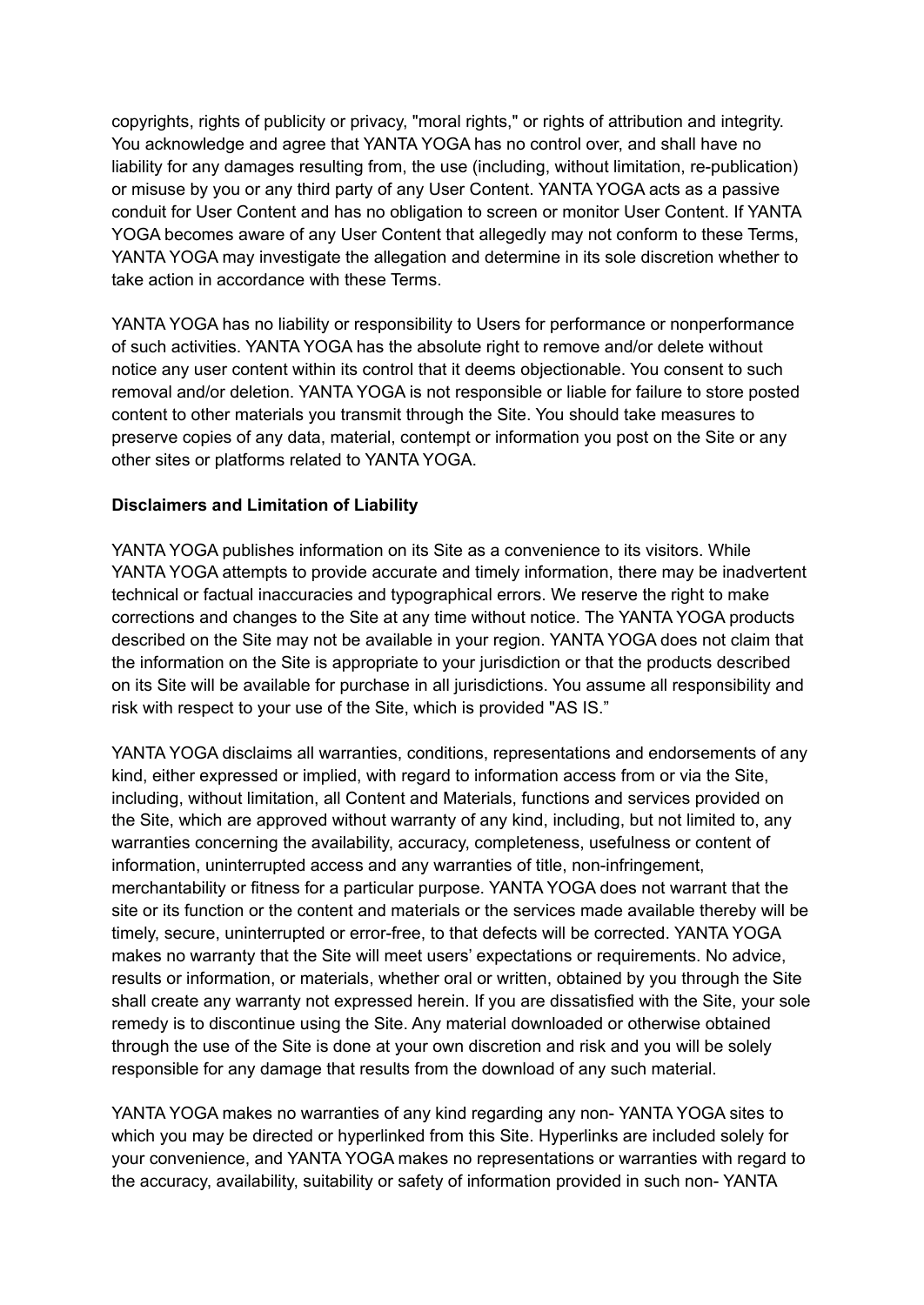YOGA sites. YANTA YOGA does not endorse, warrant or guarantee any products or services offered or provided by or on behalf of third parties on the Site. In no event shall YANTA YOGA or any other of its respective directors, officers, employees, agents or content or service providers be liable to you for any direct, indirect, special, incidental, consequential, exemplary or punitive damages, losses or cases if action (whether in contract or tort, including but not limited to, negligence or otherwise) arising from or in any way related to the use of, or the inability to use, or the performance of the Site or the Content and Materials or functionality on or accesses through the Site, including, without limitation, loss of revenue, or anticipated profits, or lost business, data or sales or any other type of damage, tangible or intangible in nature. Some jurisdictions do not allow this limitation or exclusion of liability, so some of the above limitation may not apply to you. Indemnity

You agree to defend, indemnify and hold YANTA YOGA, its directors, officers, employees, agents and affiliates harmless from any and all claims, liabilities, damages, costs and expenses, including reasonable attorneys' fees, in any way arising from, related to or in connection with your use of the Site, your violation of the Terms or the posting or transmission of any materials on or through the Site by you, including, but not limited to, any third-party claim that any information or materials you provide infringes any third-party proprietary right.

# **Governing Law and Disputes**

These Terms shall be governed by, construed and enforced in accordance with the European legislation, without giving effect to any conflict of law provisions. Any dispute relating in any way to these Terms, your visit to the Site, or to any purchase, return or other transaction with YANTA YOGA shall be submitted to confidential arbitration in the Netherlands. However, if you have in any manner violated or threatened to violate any YANTA YOGA Intellectual Property right, we may seek injunctive or other appropriate relief in any applicable court of law in Europe. You consent to exclusive jurisdiction and venue in these courts. Any arbitration under this agreement and these Terms shall be conducted under the prevailing rules of the European Court of Arbitration. The arbitrator's award shall be binding and may be entered as a judgment in any court of competent jurisdiction. To the fullest extent permitted by applicable law, we agree that any dispute resolution proceedings will be conducted only on an individual basis and not in a class, consolidated or representative action.

# **General Information**

These Terms constitute the entire agreement between you and YANTA YOGA and govern your use of the Site, and they supersede any prior agreements between you and YANTA YOGA. You also may be subject to additional terms and conditions that are applicable to certain parts of the Site. YANTA YOGA may terminate this Agreement and deny you access to the Site at any time, immediately and without notice, if in YANTA YOGA's sole discretion you fail to comply with any provision of these Terms. You agree that no joint venture, partnership, employment or agency relationship exists between YANTA YOGA and you as a result of this Agreement or your use of the Site. Any claim or cause of action you may have with respect to YANTA YOGA or the Site must be commenced within one (1) year after the